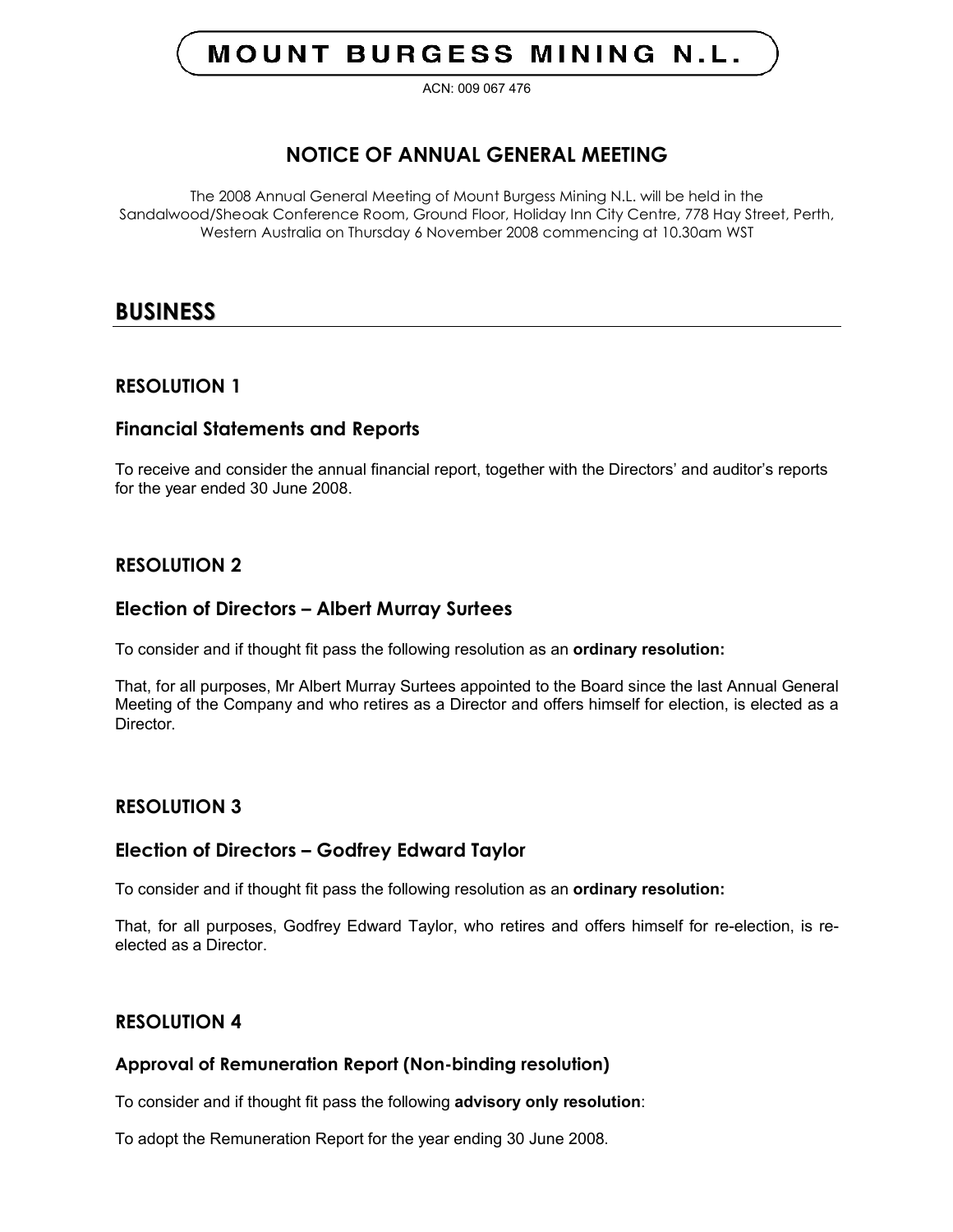# **Electronic Annual Report**

Shareholders are advised that the Company's 2008 Annual Report is now available in pdf format to view/download at http://www.mountburgess.com

# **Explanatory Statement**

The accompanying Explanatory Statement forms part of this Notice of General Meeting and should be read in conjunction with it.

# **Proxies**

Please note that:

- (a) a Shareholder entitled to attend and vote at the General Meeting is entitled to appoint a proxy;
- (b) a proxy need not be a member of the Company
- (c) a Shareholder may appoint a body corporate or an individual as its proxy;
- (d) a body corporate appointed as a Shareholder's proxy may appoint an individual as its representative to exercise any of the powers that the body may exercise as the Shareholder's proxy; and
- (e) Shareholders entitled to cast two or more votes may appoint two proxies and may specify the proportion of number of votes each proxy is appointed to exercise, but where the proportion or number is not specified, each proxy may exercise half of the votes.

The enclosed proxy form provides further details on appointing proxies and lodging proxy forms. If a shareholder appoints a body corporate as its proxy and the body corporate wishes to appoint an individual as its representative, a certificate of appointment of corporate representative should be completed and lodged in the manner specified below.

The Proxy Form (and any Power of Attorney under which it is signed) must be sent or delivered, or sent by facsimile to either the Company's Registered Office - Level 4, 109 St Georges Terrace, Perth, Western Australia, 6000 (Facsimile: ++ 61 8 9322 4607), or the offices of Advanced Share Registry Services - 150 Stirling Highway, Nedlands, Western Australia 6009. Please note that all Proxy Forms must be received at either of the above addresses not later than 48 hours before the commencement of the meeting i.e. 10.30a.m. on 4 November 2008 WST. Any Proxy Form received after that time will not be valid for the scheduled meeting.

# **Entitlement to vote**

The Board has determined that for the purpose of determining entitlements to attend and vote at the meeting, shares will be taken to be held by the persons who are the registered holders at 10.30 am (WST) on 4 November 2008. Accordingly, share transfers registered after that time will be disregarded in determining entitlements to attend and vote at the meeting.

# **Corporate Representative**

Any corporate Shareholder who has appointed a person to act as its corporate representative at the General Meeting should provide that person with a certificate or letter executed in accordance with the Corporations Act authorising him or her to act as that company's representative. The authority may be sent to the Company or its share registry in advance of the General Meeting or handed in at the General Meeting when registering as a corporate representative.

By Order of the Board of Directors

Jan Fowerk

**Company Secretary** Mount Burgess Mining N.L. 2 October 2008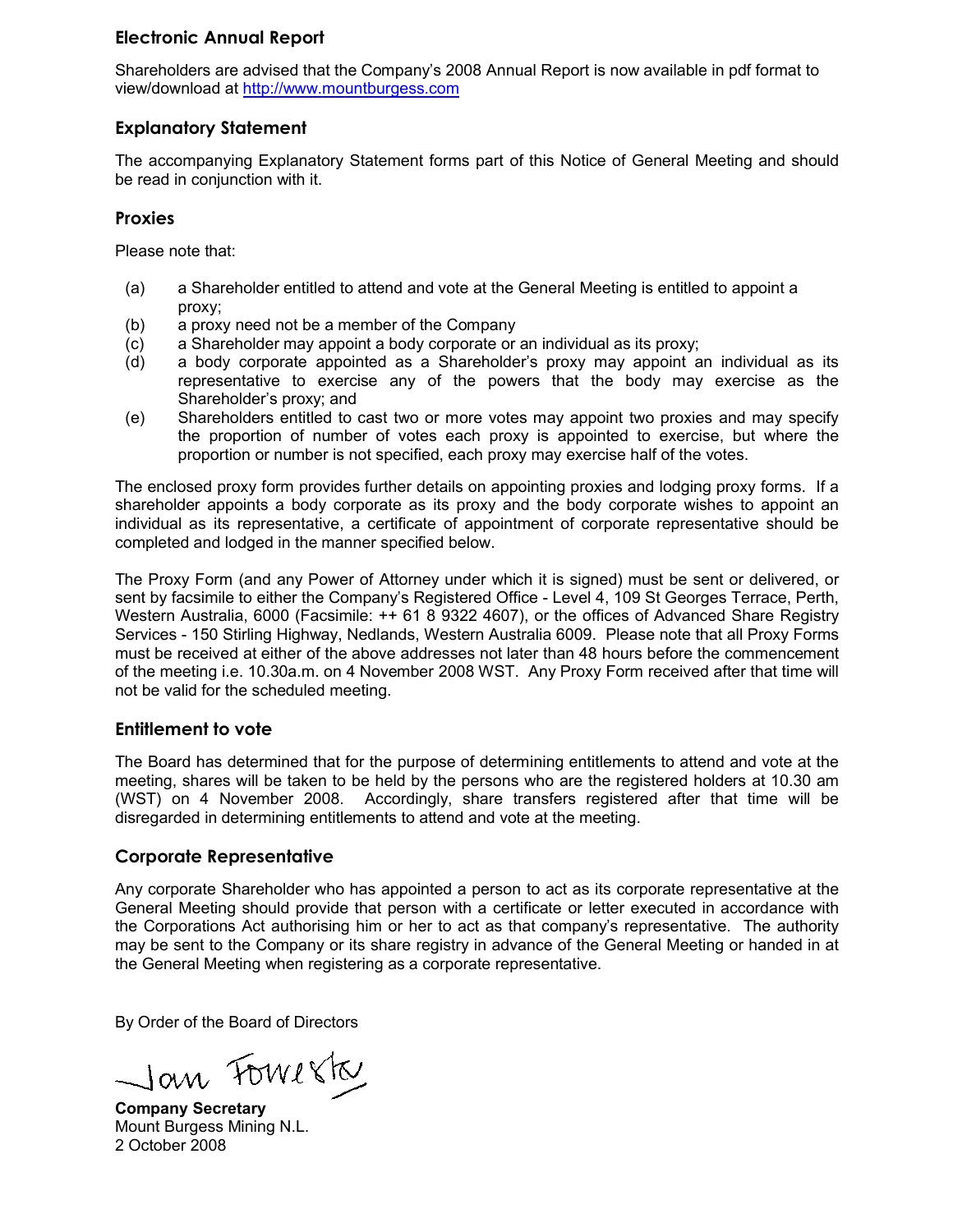# **EXPLANATORY STATEMENT**

This Explanatory Statement has been prepared for the information of Shareholders in relation to the business to be conducted at the Company's 2008 Annual General Meeting.

The purpose of this Explanatory Statement is to provide Shareholders with all information known to the Company which is material to a decision on how to vote on the resolutions in the accompanying Notice of Annual General Meeting.

This Explanatory Statement should be read in conjunction with the Notice of Annual General Meeting.

# **1. Resolution 1 Financial Statements and Reports**

As a Shareholder you are entitled to submit one written question to the auditor prior to the Annual General Meeting provided that the question relates to:

- The content of the auditor's report; or
- The conduct of the audit in relation to the financial report

All written questions must be sent to the Company and may not be sent direct to the auditor. The Company will then forward all questions to the auditor.

The auditor will be attending the Annual General Meeting and will be available to answer questions from Shareholders relevant to:

- The conduct of the audit:
- The preparation and content of the auditor's report;
- The accounting policies adopted by the Company in relation to the preparation of the financial statements; and
- The independence of the auditor in relation to the conduct of the audit.

The auditor will also answer written questions submitted prior to the Annual General Meeting.

# **2. Resolution 2 & 3 Election of Directors**

Clause 13.6 of the Constitution, requires that any Director appointed by the Board, either to fill a casual vacancy or as an addition to the Board, must retire at the next Annual General Meeting following his or her appointment, but is eligible for re-election at that Annual General Meeting.

In accordance with Listing Rule 14.4 and Clause 13.3 of the Constitution, at every Annual General Meeting, one third of the Directors for the time being must retire from office by rotation and are eligible for re-election. The Directors to retire are to be those who have been in office for 3 years since their appointment or last re-appointment or who have been longest in office since their appointment or last re-appointment or, if the Directors have been in office for an equal length of time, by agreement.

Mr Albert Murray Surtees appointed to the Board since the last Annual General Meeting, now retires. Being eligible he offers himself for election as a Director.

Mr Godfrey Taylor retires by rotation at this meeting and, being eligible, offers himself for reelection.

The candidates' details are as follows: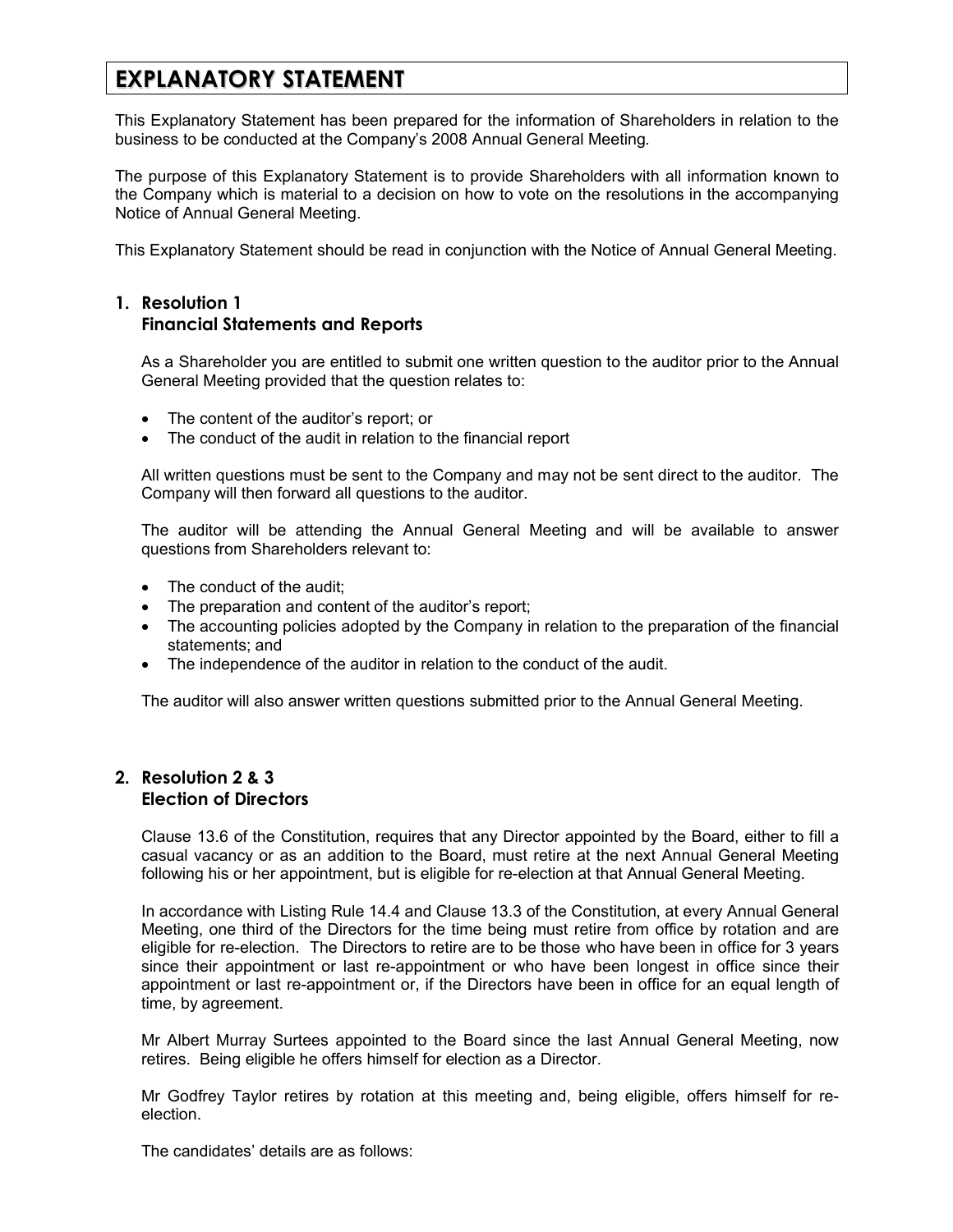#### **Murray Surtees, B.Sc, MDP, FAUSIMM**

#### *Executive Director, Exploration & Resource Development*

Mr Murray Surtees, Geologist, has many years of geological experience, having managed projects in Africa, South America, Australia and the Near East, exploring for base metals and gold. Latterly he was Exploration Manager, Eastern Africa for Anglo American plc, managing operations in twelve different countries. He has significant experience in the evaluation and assessment of the economic viability of mineral properties and projects, which includes the assessment of a SEDEX deposit similar to the Company's Kihabe Project.

#### **Godfrey Edward Taylor, LLB**

Non-Executive Director

Mr Taylor, who was appointed to the Board on 2 July 1999, graduated in law from the University of Western Australia in 1968 and was admitted to practice in 1970. He has been practising law for about 30 years and specialises in commercial and corporate law. Mr Taylor and his family were original shareholders in the Company and have been shareholders throughout its existence.

The Directors recommend that Shareholders vote in favour of the re-election of Messrs Surtees and Taylor in Resolutions 2 and 3.

#### **3. Resolution 4**

### **Approval of Remuneration Report (Non-binding resolution)**

Shareholders are entitled to vote on the question whether the Remuneration Report as contained in the Annual Report for 2008 is to be adopted.

Shareholders should note that Resolution 4 is an "advisory only" resolution which does not bind the Directors or the Company.

Following consideration of the Remuneration Report, the Chairman will give shareholders a reasonable opportunity to ask questions about, or make comments on the Remuneration Report.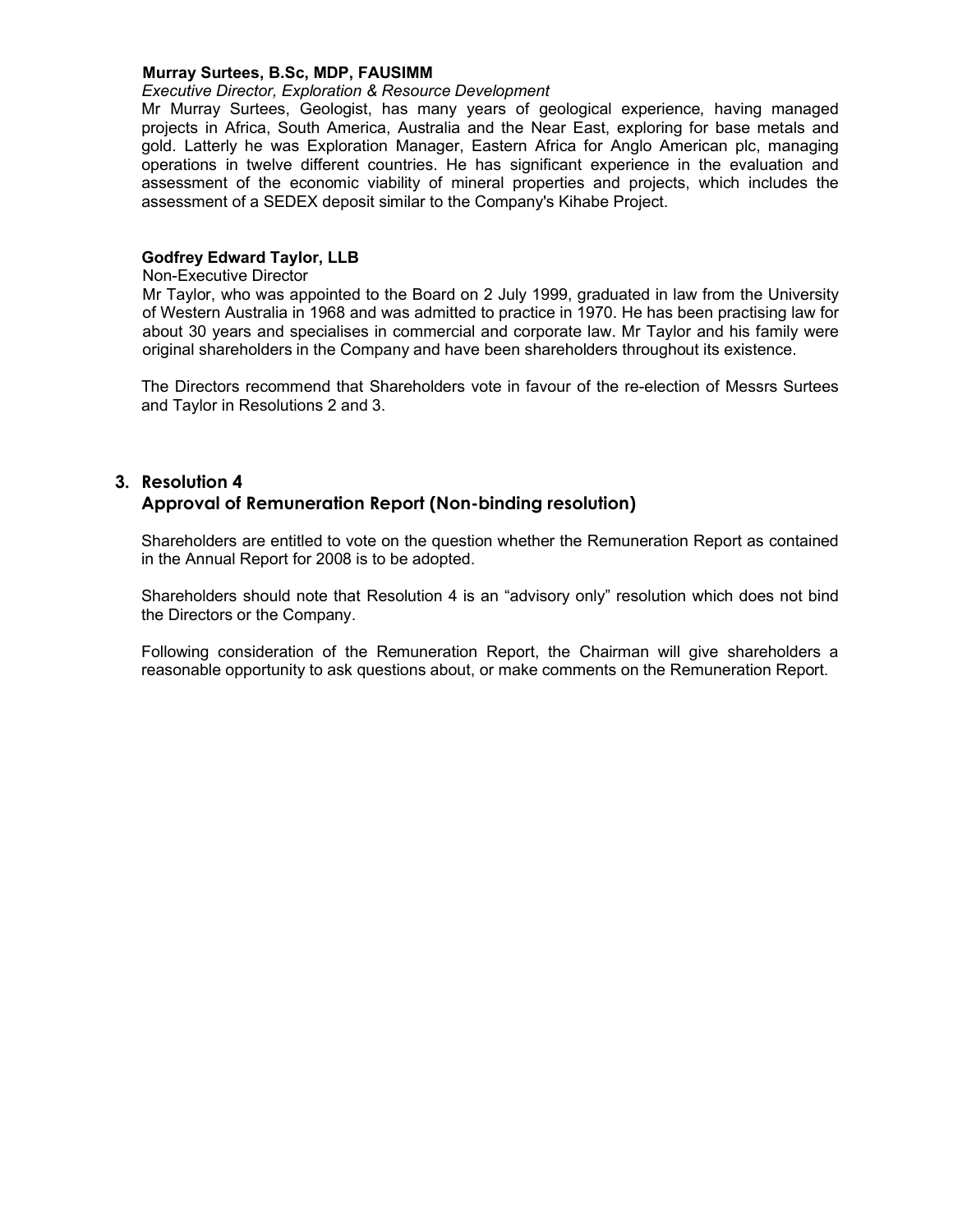# **MOUNT BURGESS MINING N.L.**

A.C.N. 009 067 476

# **PROXY FORM FOR 2008 ANNUAL GENERAL MEETING**

#### **PLEASE RETURN TO:**

Company Secretary c/o Advanced Share Registry Services PO Box 1156 Nedlands 6909 Western Australia OR 150 Stirling Highway Nedlands 6009 Western Australia

I/We, the abovenamed, appoint (\*) ........................................................................................................................................................................

or in his/her absence (\*) .........................................................................................................................................................................................

of (address) ...........................................................................................................................................................................................................

or in his/her absence the CHAIR (\*\*) of the meeting as my/our proxy to vote on my/our behalf in respect of

ALL or .................................................. (\*\*\*) of my/our shares at the Annual General Meeting of the Company to be held at 10.30 am WST on Thursday 6 November 2008 and any adjournment of that meeting.

I/we direct my/our proxy to vote in respect of each resolution to be considered as indicated with an "X" in the Resolution boxes, and to vote or abstain in respect of a procedural resolution as my/our proxy thinks fit.

If the Chair of the meeting is appointed as your proxy, or may be appointed by default and you do **not** wish to direct your proxy how to vote as your proxy in respect of a resolution, please place an "X" in the box to the right.

By marking this box, you acknowledge that the Chair of the meeting may exercise your proxy even if he has an interest in the outcome of the resolutions and that votes cast by the Chair of the meeting for those resolutions other than as proxy holder will be disregarded because of that interest.

If you do not mark this box, and you have not directed your proxy how to vote, the Chair will not cast your votes on the resolution and your votes will not be counted in calculating the required majority of a poll is called on the resolution.

Notes:

A proxy need not be a member of the Company.

- \*\* The Chair of the meeting intends to vote in favour of all resolutions in respect of undirected proxies given to him.
- \*\*\* A member entitled to attend and vote may appoint not more than two proxies. Separate forms must be used for each proxy. Each proxy must be appointed to represent a specified proportion or number of the member rights by inserting the relevant proportion or number of shares each proxy may vote. If the proxy form does not specify a proportion or number of votes then each proxy may exercise half of the member's votes.

|                | Resolution                                               | For | Against | Abstain |
|----------------|----------------------------------------------------------|-----|---------|---------|
| 1.             | Financial Statements, Directors' and auditor's reports   |     |         |         |
| $\overline{2}$ | Election of Directors - Albert Murray Surtees            |     |         |         |
| 3.             | Election of Directors - Godfrey Edward Taylor            |     |         |         |
| -4.            | Approval of Remuneration Report (Non-binding resolution) |     |         |         |

If no direction is given, I/we authorise my/our proxy to vote or abstain as my/our proxy thinks fit in respect of each resolution to be considered by the meeting and any adjournment of the meeting.

**Individual or Shareholder 1 Shareholder 2 Shareholder 3**

**Sole Company Secretary**

**Sole Director and Director Director/Company Secretary**

To be valid, this proxy form, together with the power of attorney or other authority under which it is signed, must be sent or delivered to the Company's Registered Office or the offices of Advanced Share Registry Services, or faxed to (61 8) 9322 4607 by 10.30 am on Tuesday 4 November 2008.